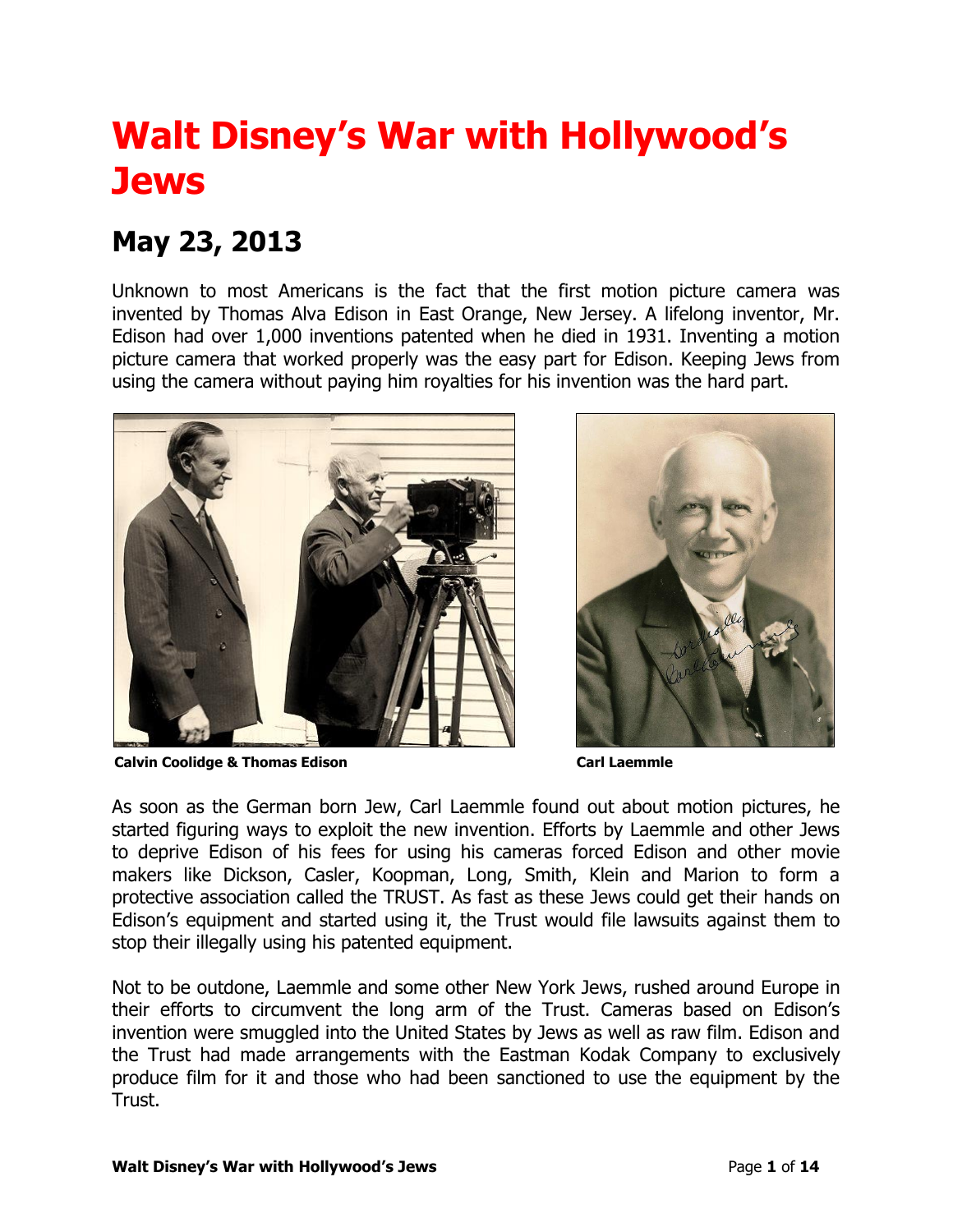## **Carl Laemmle**

Laemmle and his Jewish co-racialists found film manufacturers in Europe to supply them with Kodak-like film which was also smuggled into the United States. When the courts moved at a snail's pace or refused to stop these Jews from using Edison's invention, the Trust would send out its own enforcement 'police' which would seize and smash the illegal equipment. As one author noted, this forced them to set up an elaborate warning system. Jewish lookouts would keep watch while they were filming and when they observed the Trust 'police' on their way, they would quickly pack up their cameras and flee as fast as possible to another 'filming' location.

However, Laemmle knew that while the Trust controlled most of the movie cameras, they could not get their films into circulation without 'movie houses.' Edison and other non-Jewish movie makers distributed their movies through numerous non-Jewish independent 'movie house' owners across America. However, those owning the movie houses were completely independent and had no central distribution center or movie house chains.

Before Edison perfected his camera other individuals had developed a system of rapidly moving cards which depicted short scenes. The 'pictograph' system as it was called, was quickly seized upon by Jews as a means of making a fast buck by developing a series of cards depicting 'movies' of naked women or sex acts by couples. To exploit the 'pictograph' market Jews used their homes and buildings in New York to set up 'Nickelodeons,' which turned useless real estate into a means of making a fast buck—on this early form of pornography.

The Jewish 'Nickelodeon' system spread from New York and Carl Laemmle used the 'Nickelodeons' as a framework for organizing his own distribution system among his more than willing co-racialists nationwide. To fight the Trust they formed the Distributing and Sales Company.

To get the 'goyim's' support, Laemmle allowed some non-Jews to become involved and bring their movie houses and money into the venture. The non-Jews Robert Cochrane and Pat Powers merged their holdings with Laemmle. However, most of the funding for the DSC came from Jewish investors Laemmle had managed to get control over distribution facilities and over 300 theaters nationwide. In his drive for power over the Trust and his competitors, Laemmle formed Universal Movie Distributors with Cochrane and Powers.

After destroying his competitors at Mutual Film Distributors, Laemmle then proceeded to use his investors to push Cochrane and Powers out of Universal, and before long he was in total control and was nicknamed the 'King of the Film Renters' At this point the control of the movie industry went from the non-Jewish hands of the Trust into the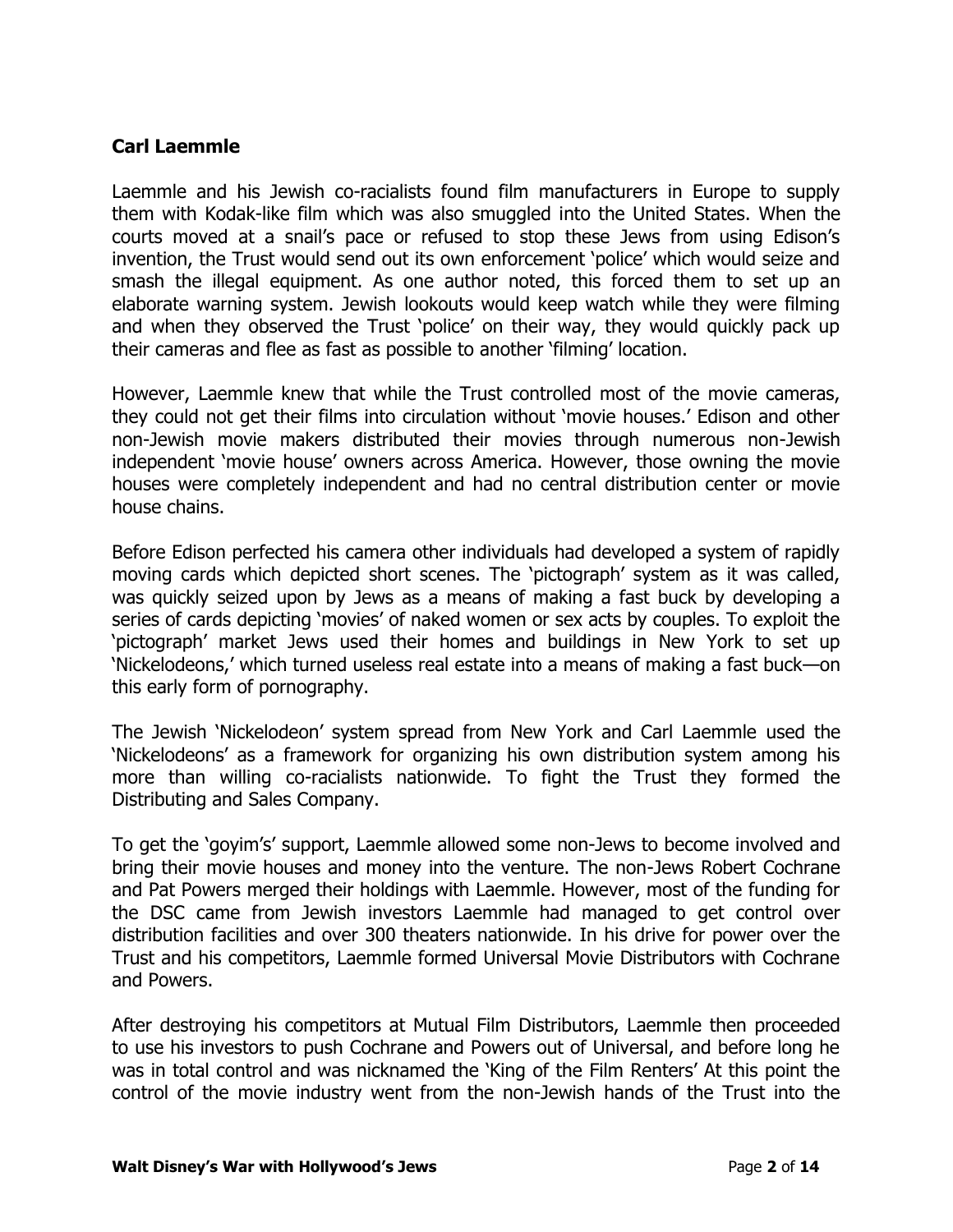hands of Laemmle, Fox and other Jews. They had won the fight for the control to the thinking of the American public.

The movie producers aligned with the Trust felt they were producing quality movies and wouldn't distribute any 'less than perfect' films. Laemmle didn't have that problem, and to keep the films flowing into his theaters and going through his distributors, he used every piece of junk film he could get his hands on. His motto was 'the more the better.' The Trust simply couldn't keep up, because they could not understand the Jewish mentality.

The Trust still kept fighting back so these Jews decided to pull up roots in the East and head West to Hollywood, California where there would be over 3,000 miles distance between the Trust, the courts and the Trust's 'police.'

From that time on Hollywood became the motion picture capital of America. Edison and the members of the Trust felt that by producing wholesome movies they were helping to preserve the nation's morals.

However, these Jews were not governed by moral standards. In the book Walt Disney Hollywood's Evil Prince, Marc Eliot says: "Unlike their early East Coast counterparts, the heads of Hollywood's studios were less interested in artistic experimentation than profit. They put on the screen what sold the most. The public was willing to pay to see films with sex and violence, and Hollywood was more than happy to make them.

"By the early twenties, all that remained of Edison's Trust was the issue it had raised regarding the moral content of motion pictures. The federal government kept a close watch on Hollywood, the new capital of the film industry, to make sure the movies it produced remained 'socially acceptable.' However, Hollywood's moguls had no idea of what was meant by 'socially acceptable.' They didn't know if their movies were moral or immoral and couldn't have cared less… The more a film made, the better it was…Whenever the industry came under attack for being morally corrupt, none of Hollywood's owners believed the problem had anything really to do with morality."

The members of the Trust couldn't understand that Jews wanted control of the movies so they could promote their own social and religious agenda. In An Empire of Their Own: How Jews Invented Hollywood, the Jewish author, Neal Gabler says: "…But one major reason Edison and his cohorts lost their hegemony was that they misinterpreted what was at stake. They never seemed to understand that they were engaged in much more than an economic battle to determine who would control the profits of the nascent film industry; their battle was also generational, cultural, philosophical, even, in some ways, religious. The Trust's members were primarily older white Anglo-Saxon Protestants who had entered the film industry in its infancy by inventing, bankrolling, or tinkering with movie hardware: cameras and projectors. For them, the movies themselves would always be novelties. The Independents, on the other hand were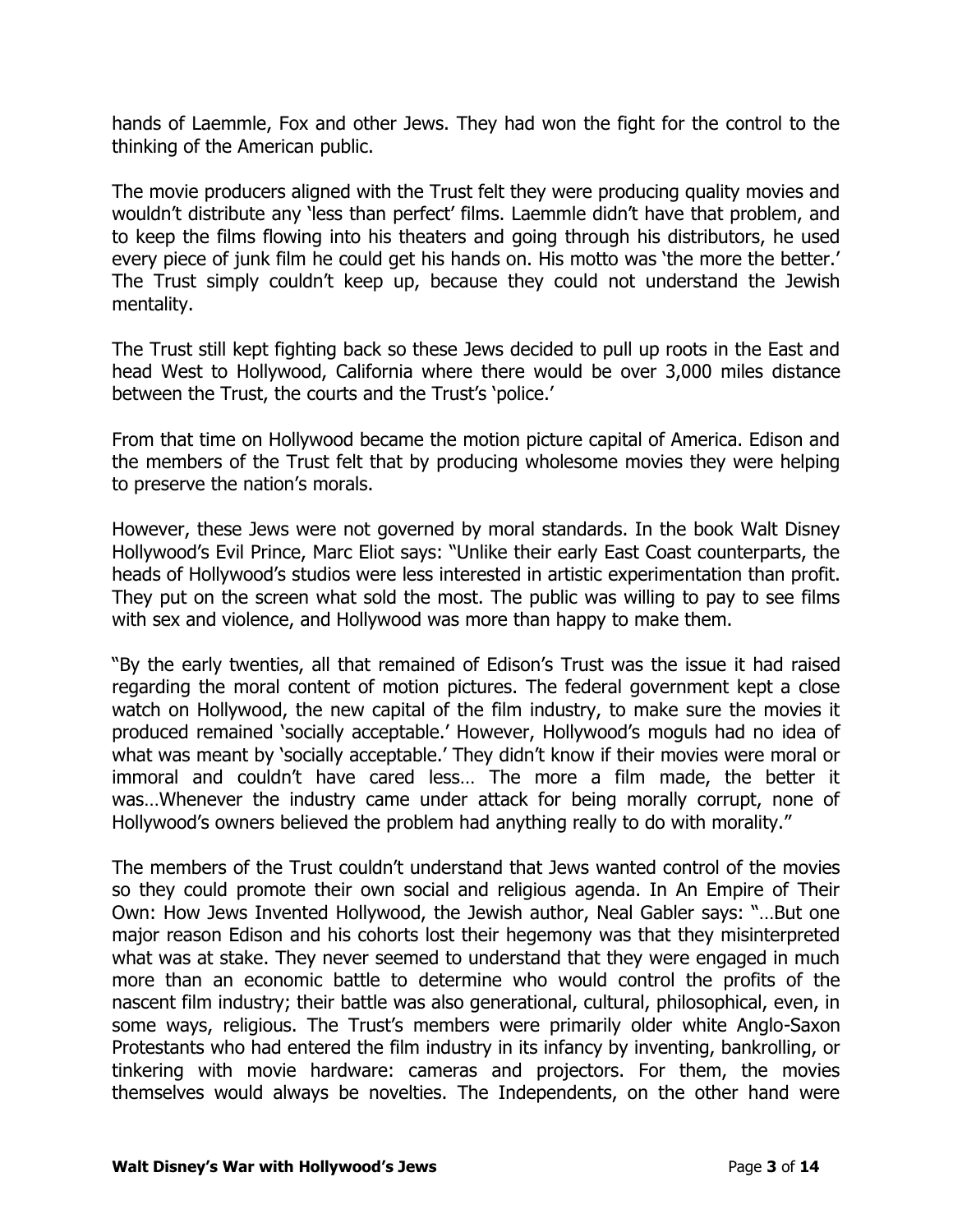largely ethnics, Jews and Catholics, who had entered the industry by opening and operating its theaters."

Trying to stop Jews from controlling the distribution of movies had cost the Trust \$300,000 in legal fees. The Hollywood Jews had been hit with 289 lawsuits. Undaunted by the action taken by Edison and the Trust, they kept using his equipment. In a last ditch effort to stop them, Edison and his friends organized the General Film Company as a film exchange. However, by now it was too late: they had gobbled up half the market and had formed a monopoly that would thumb its noses at the 'goyim' from the Trust.

After Jews achieved complete control over the distribution of movies, they kept lowering the standards regarding morality and sex to the point where some members of Congress felt that film censorship was necessary and they introduced legislation to create a board of film censorship.

To get around this censorship board Hollywood Jews rapidly moved to form a 'selfregulating' organization called the Motion Picture Producers and Distributors of America. (MPPDA) A non-Jew was picked to head the MPPDA, and this was former Postmaster General Will Hays who had been national chairman of the Republican Party. In his book Marc Eliot says: "The Jewish power faction in Hollywood hoped choosing a Christian to regulate the moral content of their films would improve the overall image of its industry."



**Walt Disney**

Some members of Congress considered Hollywood not only to be immoral but also subversive. In 1929, U. S. Senator Smith Brookhart summed up the deteriorating situation in Hollywood as a battle between competing studios led by 'bunches of Jews.'

By the late 1920s most of the movie theaters in America were Jewish controlled and the means of distributing movies. With Jewish control of the movie industry from A to Z it was almost impossible for a non-Jew to get a break. One of those who fought the system was Walt Disney.

Disney was born in the Midwest and learned cartoon animating on his own. His attempts to get his short subjects and cartoons marketed ran into constant roadblocks from the 'chosen' elite who ran Hollywood.

Disney was able to sell a number of animated cartoons he produced for small stipends. At that time one of the most popular cartoons was 'Felix the Cat.' Trying to produce a cartoon that would equal 'Felix the Cat,' Disney came up with a character called 'Oswald the Rabbit.'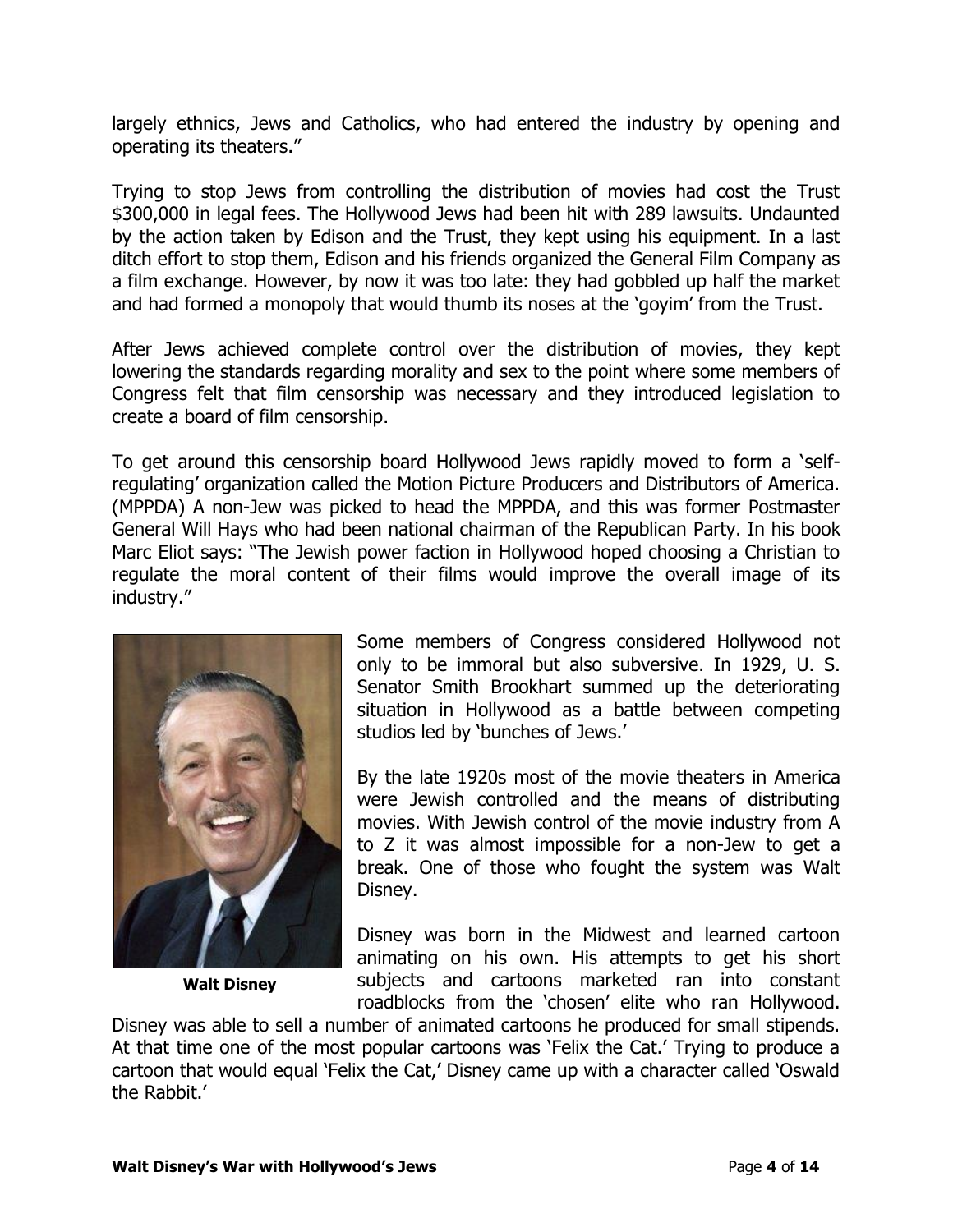In an effort to get his work recognized, he contacted a New York distributor by the name of Margaret Winkler. Disney also produced a series of cartoons based on Alice in Wonderland, which Ms. Winkler contracted with him to produce. At this time a Hollywood Jew who had worked for Warner Brothers, Charles Mintz, was courting Ms. Winkler and upon seeing the 'Oswald the Rabbit' samples, could sense that 'Oswald the Rabbit' was every bit as good as 'Felix the Cat' and could make him rich. In order to get on Walt's good side and get to 'Oswald the Rabbit,' Mintz agreed to advance Walt \$1,800 and to pay him for another eighteen cartoons in the 'Alice' series.

Jubilant, the Disney brothers took the deal and promptly set about purchasing a studio on Hyperion Avenue in Hollywood. Mintz had set the stage. After the Disney brothers had completed the construction of their modest studio, Mintz dropped the bomb on them. He told them that due to 'lack of interest' the 'Alice' series would have to be dropped and his contact with them would have to be cancelled. All this time Mintz had been traveling between Hollywood and New York making secret deals with his fellow co-racialist, Carl Laemmle. Laemmle wanted a cartoon character based on the 'Felix the Cat' to compete with 'Felix the Cat.' Mintz knew Disney had already created such a character, a rabbit named 'Oswald.'

Disney, not paying much attention to the contacts that Mintz had negotiated with him, had in fact, signed away all rights to 'Oswald the Rabbit' and to all goods sold through the promotion of the cartoon.

Keeping his side of the bargain, Disney produced Trolley Troubles featuring Oswald and faithfully gave Mintz new cartoons in the series every two weeks at \$2,500 a cartoon and "part of the box office" gross. Walt learned by accident that without his knowledge, known consent or participation, Mintz had made a secret deal with Laemmle to market merchandise based on 'Oswald.' When Walt complained, his brother Roy calmed him down by telling him that the sales of the merchandise would help promote the 'Oswald' series and make him money when customers came to see the movies.

Then in 1928 he and his wife went to New York to negotiate a new contact with Mintz. When they met Mintz, in a typically arrogant fashion, told Disney that his advance per cartoon had been cut to \$1,800. He went onto tell Disney that if "he didn't like it" the cartoon production would be taken over by a Mintz front called 'Snappy Inc.' and Walt's own employees would be hired to produce the cartoons, in spite of him. Walt called his brother Roy and told him what had happened and Roy told him that Mintz, according to the contract that Walt had signed, owned all the rights to 'Oswald' including the name! Roy then informed Walt that the animators Walt had hired in Hollywood to help produce 'Oswald' had suddenly quit. The Hollywood Jews went straight to work for Mintz and the non-Jews that Disney had brought with him from the Midwest stayed loyal.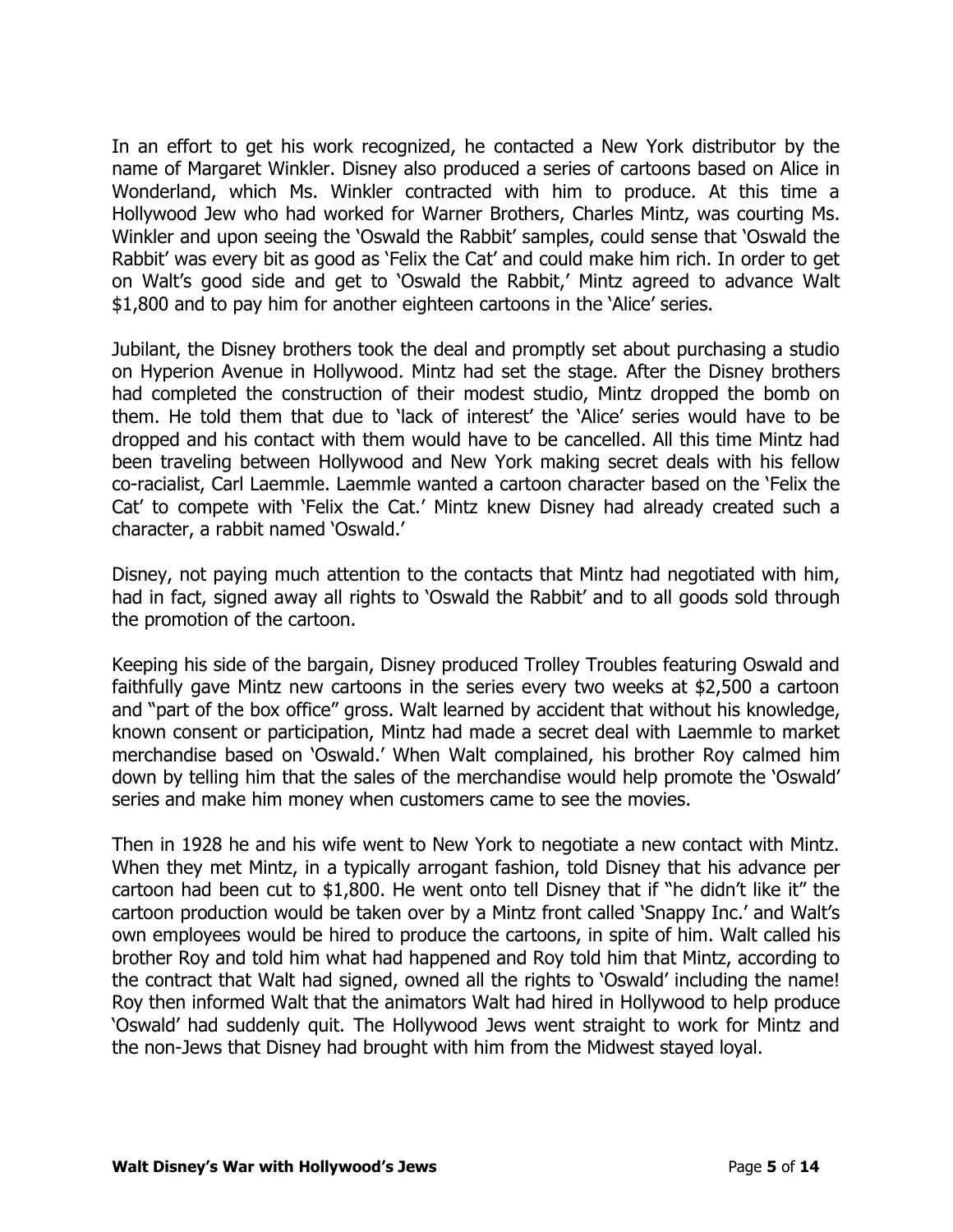In desperation Disney appealed to Laemmle about his rights and he told Disney that he couldn't help and that he would only deal with the series distributor, who was Mintz, also Jewish. Cut out by this Jewish group, Disney returned to Hollywood and created what was later to be known as 'Mickey Mouse.' After Mickey Mouse proved to be successful Carl Laemmle came to Disney in an effort to distribute the film. He offered to distribute Mickey Mouse if Disney would give him the copyright to it. It was now Disney's turn, he turned him down flat.

Laemmle and his fellow Jewish distributors of films were known as the 'Majors,' and after he gave the cold shoulder to Laemmle, none of them would distribute his Mickey Mouse series. Being a gentile, Disney could not penetrate what Eliot describes as the 'old world brotherhood.' Disney then turned to another man who had, had a falling out with Laemmle and the 'brotherhood,' Pat Powers. Powers made a deal to distribute the series on a 'states rights' basis, to as many independent theaters as possible. Irregularities in the amount of earnings and the amount the Disney's received brought about an end to the Disney/Powers alliance. However, as much as Disney searched he could not find a gentile distributor for his productions. Finally, he made a deal with Harry Cohen the head of Columbia Pictures. Sensing the profits to be made from Disney productions, Cohen fought off the other 'chosen' wolves in behalf of Disney.

The next problem faced by Disney as the popularity of his productions increased was organized crime and its efforts to form and control all movie based unions. The mob infiltrated the International Alliance of Theatrical Stage Employees (IATSE) in their effort to control Hollywood. Behind the effort to control the Hollywood unions were Bugsy Siegel and Meyer Lansky, both Jewish. The third man in the troika of mobsters was Charles 'Lucky' Luciano, the 'Sicilian' gangster who was responsible for massacring his fellow Sicilians in the 1920s when they had to be eliminated in order for him to make an alliance with Jews.

Even when Disney had found distributors he was always in need of money to cover production costs and expansion. Disney severed his dealings with Columbia Pictures and United Artists took over distribution of Disney productions. One of Disney's most successful cartoons was the Three Little Pigs. In the original Three Little Pigs, there was a scene where the Big Bad Wolf disguised himself as a Jewish peddler to trick one of the pigs into opening the door. As soon as word leaked out about this scene, representatives of a number of Jewish organizations beat a path to Disney to get the 'offensive' scene removed.

Disney removed the scene and told the Hollywood Jews that the scene was a spoof depicting Carl Laemmle's continuous efforts to "blow down the house of Disney." Julius Schenck of United Artists, which was distributing Disney productions, had carefully set a trap for Disney. Schenck recommended that Disney seek funding from the Bank of America, and personally contact UA's financial advisor at the bank, Joseph Rosenberg. He gladly opened a line of credit for Disney, but never gave him enough so he could be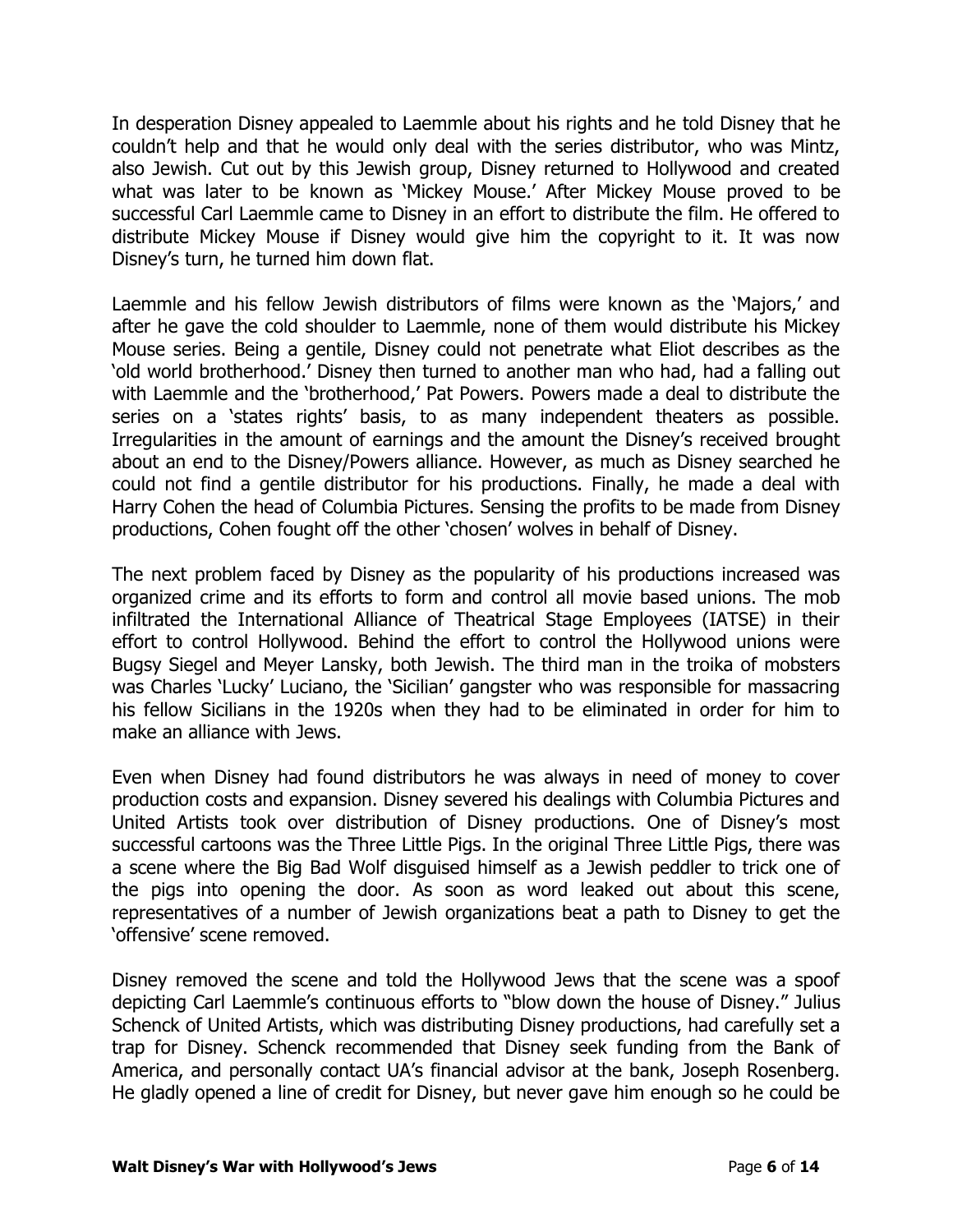effective and later helped bring down the Disney empire. Disney constantly found himself the victim of walkouts by Jews he had hired or by Marxist agitators who were constantly forming unions in Hollywood.

Through the unions Hollywood Jews constantly used unions to curb the growth of Disney productions. An effort to break the control of the Majors over Hollywood was made when several independent film makers formed The Society of Independent Motion Picture Producers (SIMPP). SIMPP was formed to challenge the majors domination of production, exhibition and distribution. The leading non-Jews in SIMPP were William Cagney, Walt Disney, Mary Pickford, Edward Small, Orson Wells and Walter Wagner. A few Jewish studio moguls who had found themselves cut out of the action by the insiders of the 'old world elite' supported SIMPP and these were: David O. Selznick, Sol Lesser and Sam Goldwyn. The dictatorial control of the Jewish 'Majors' is described in Walt Disney Hollywood's Dark Prince: "For the most part, the Majors were still controlled by the same group of men who had first broken the iron grip of the old Edison Trust. Ironically, a quarter of a century later, their success had led them to create an even more anti-competitive environment than the one from which they had desperately fled. So much so that no independent film could gain national distribution unless the filmmaker or studio dealt with one of the Majors, who not only controlled all the distribution networks but owned virtually every first run theater in the country…." Disney raised the ire of the Majors when he publicly attended America First meetings and had even stood beside Charles Lindbergh at one rally.

To retaliate the red dominated unions kept strife going at the Disney studios. In the early 1930s it was a well-known fact that the sympathies of the majority of Jews in Hollywood was in favor of Socialism and Communism. In An Empire of Their Own, Neal Gabler talks about communist influence in Hollywood. He says: "Jews had first forged ties to the parties of the Left, and to the Communist party specifically, back in Europe…one leading Communist estimated that 50 percent of the Party's members were Jewish during its heyday in the thirties and forties, and a large minoritysometimes a majority—of the Party leadership was Jewish…What was true of the national Party was even truer in Hollywood, where they already formed a large part of the left leaning artistic community…One member complained that nearly 90 percent of the Party in Los Angeles was Jewish…Ring Lardner, Jr., himself a Party member had the "impression that it was well over 50 percent, somewhat like, maybe, two thirds."

As it became apparent that the Communist movement in the United States was mainly Jewish led, congressman Samuel Dickstein of New York, who was an Eastern European born Jew, took steps to protect his co-racialists. He moved to have a special committee set up in Congress to investigate those who were pouring forth documents proving that Jewish Bolsheviks were running the Soviet Union and had killed almost thirty million Russians and Ukrainians and were the leaders of the Communist movement in Europe.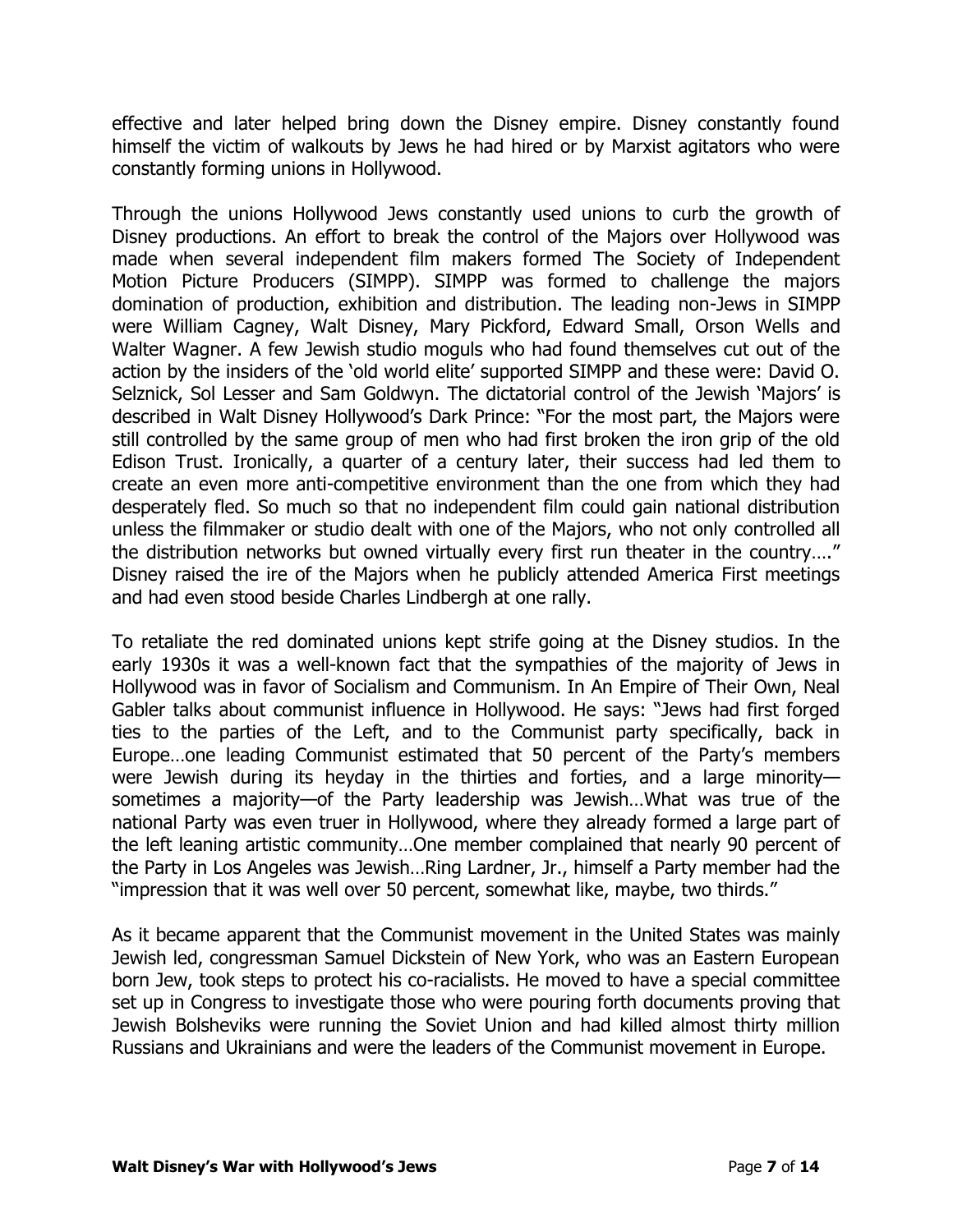By calling all those who dared to criticize Jewish groups as 'Nazi' Dickstein felt that he could bully loyal Americans into silence. In January of 1934 Congress voted to establish a House Committee on Un-American Activities (HUAC) to investigate German activities in the United States. The bias of Dickstein was so apparent that by 1937 his anti-German and anti-Gentile rantings and ravings in congress were drawing attention to other Jews. When he tried to get the HUAC mandate renewed, it measure failed.

The Hollywood Jews then backed Congressman Martin Dies, a non-Jew, in setting up a committee with the same name under his chairmanship. Dies voiced their concern in An Empire of Their Own, when he said: Many of our Jewish citizens wanted Dickstein eliminated because they felt he was furnishing ammunition to the Nazis and other anti-Semitic movements." By 1939 Die's investigation of subversion in America had opened his eyes to the fact that facts uncovered by the Committee substantiated the claim that Hollywood was, indeed, pro-Communist as many so-called 'anti-Semites' had claimed. Gabler quotes Dies as telling key figures in Hollywood: I told the producers that we had reliable information that a number of film actors and screenwriters and a few producers either were members of the Communist Party, followed the Communist line, or were used as dupes, and that there was evidence that the Hollywood Anti-Nazi League was under the control of the Communists."

Dies retired from Congress in 1944 and a fiery Congressman named John Rankin of Mississippi used his influence to get the HUAC made a permanent committee of Congress. Rankin's investigations further opened his eyes to the fact that Hollywood Jews were behind the anti-moral assault on America. Rankin told the press that: "…the information we get is that (Hollywood) is the greatest hotbed of subversive activities in the United States. We're on the trail of the traantual now, and we're going to follow through…We are not trying to hound legitimate writers, but we are out to expose those elements that are insidiously trying to spread subversive propaganda, poison the minds of your children, distort the history of our country, and discredit Christianity…alien minded communistic enemies of Christianity, and their stooges are trying to take control over the radio. Listen to their lying broadcasts in broken English and you can almost smell them…They are now trying take over the motion picture industry, and how to high heaven when our Committee on un-American Activities propose to investigate them. They want to spread their un-American propaganda, as well as their …immoral, anti-Christian…before the eyes of your children in every community in America."

Jews founded the HUAC in an effort stifle legitimate criticism of their activities in America, and by 1945 it had gone full circle and was being used as a legitimate vehicle for patriots to go after those who were influenced by Communism and trying to change the thinking of America. This gave Walt Disney and other non-Jews who had been discriminated against by the 'Majors' a chance to try to bring an end to the Jewish domination of Hollywood, and the HUAC hearings went on well into the mid 1960s. Disney and his Motion Picture Alliance for the Preservation of American Ideals tried to break the Jewish Communist stranglehold on Hollywood. As the MIAPIA and the HUAC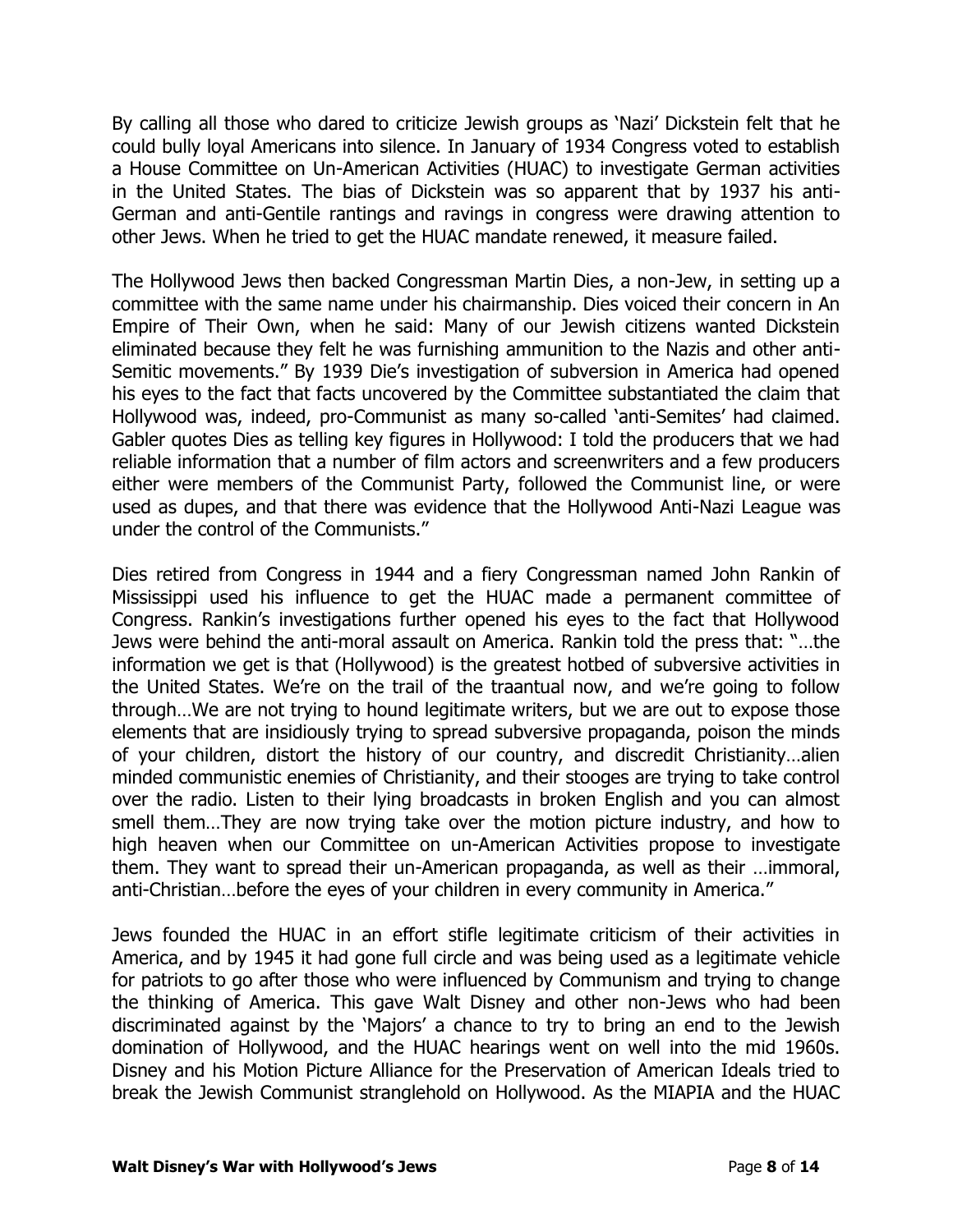fought the red/Jewish influence in Hollywood, the reds kept striking back by fomenting one strike after the other against Disney and others who opposed them.

Walt openly vowed to keep the commies out of his studio and told the press that the strikes at his studio were fomented by the Communist Conspiracy. Again Eliot says: "Ever since Sinclair's gubernatorial campaign helped unify Hollywood's left, the Communist Party of the United States of America (CPUSA) had made its presence felt by championing the rights of the film industry's workers. The CPUSA played a vital role in the Screen Writers Guild's long battle to exist, thus helping to make legitimate the industry's burgeoning union movement."

In 1941 the CPUSA backed strikers at Disney Studios who were fomenting trouble through the Screen Writer's Guild. Most of the Disney staff walked out 'on strike.' Pressure was brought on Disney to settle the strike by Bank of America representative, Rosenberg, who told him that the effects of the strike would "damage his relationship with the Bank of America." The Jewish tentacles through the Bank of America were brought to bear on Disney. A further attack was launched on Disney by King Features when Jewish groups accused Disney of being a 'Nazi' because they claimed that there was a swastika drawn in a Mickey Mouse cartoon in a panel in a cartoon on June 19th, 1940. The swastika was "in the form of two crossed musical notes."

Efforts to get Disney to support Roosevelt and his 'get us into war' effort failed as long as Walt Disney kept tight control over his studio. In an effort to get Disney away from the studio Roosevelt instructed Nelson Rockefeller to make Disney a part of a tour to South America by actors allegedly sent to "counter Nazi propaganda in South America." Rockefeller had been named the 'Official Coordinator' of the State Department's Inter-American Affairs group. Roosevelt was particularly concerned because of Disney's appearances at America First rallies alongside Charles Lindbergh. From all indications, Roy Disney was a part of the plot to get Walt away from the Disney studio so the "strike could be settled" and so Walt could 'clear' himself of the charges leveled against him of being a 'Nazi' sympathizer. Walt and his entourage left for South America on August 17th, and on the 9th of September, Roy Disney met with James F. Dewy and agreed to 'arbitration' to settle the strike. When Walt received news of the sell out by Roy, he vowed to close down the studio forever rather then have the red dominated Cartoonists Guild run his studio. It seems that Roosevelt and the Hollywood Jews had made plans well in advance to shut down Disney studios.

On December 8th, 1941 the Army seized Disney studios claiming that they had to use it as a 'defense station' to protect Lockheed which was nearby. Disney's studio was the only one seized by the government. His studio and production facilities sequestered by the government, Disney was now without a job. The next step in the plot against Disney was when the Naval Bureau of Aeronautics contacted him and offered him \$80,000 to make twenty animated training films. The anti-Disney move was evidently orchestrated by Secretary of the Treasury Henry Morgenthau.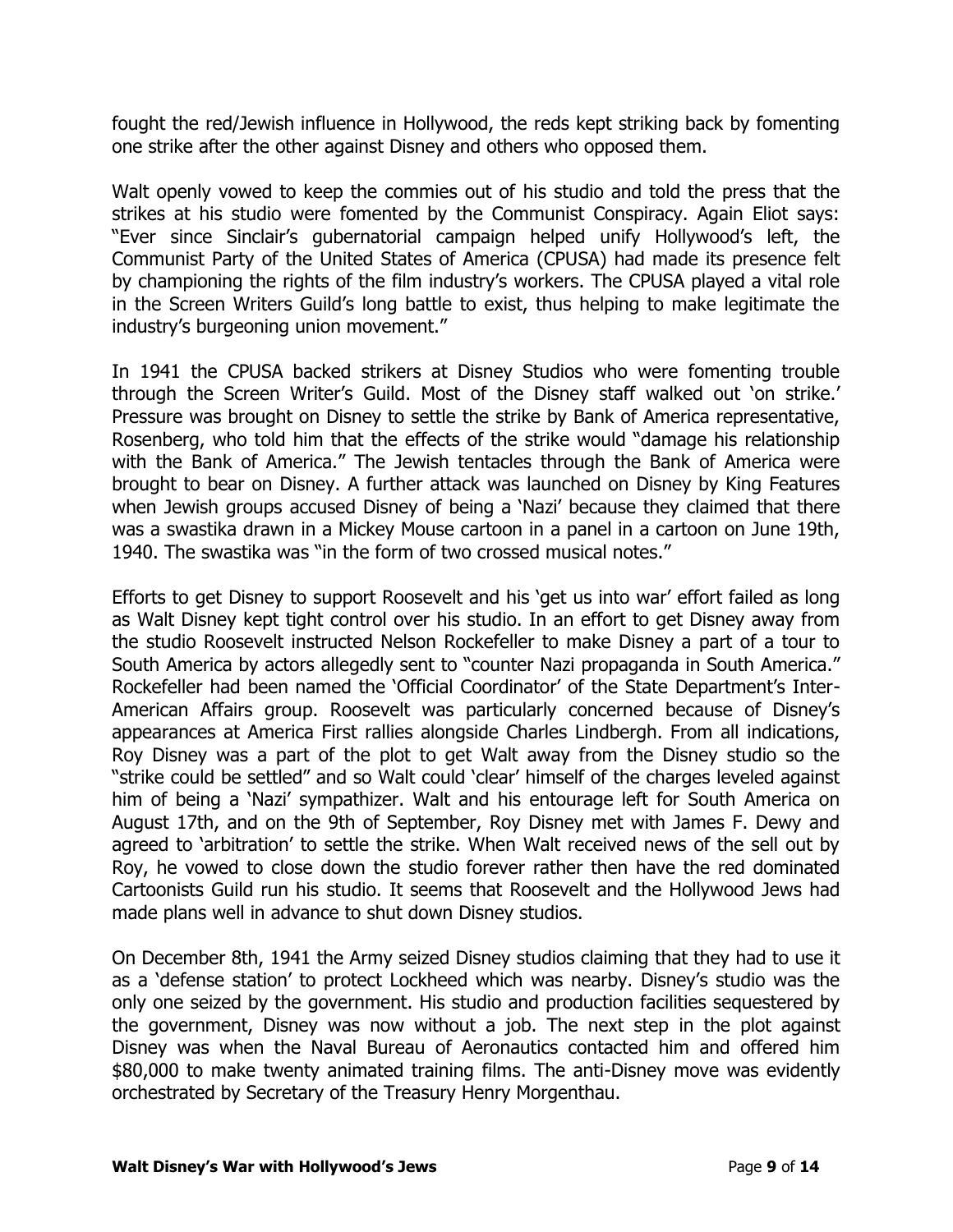According to Disney he had been forced to 'accept that Jew' Morgenthau, and was being forced by circumstances to be used by Morgenthau "…to deliver political propaganda films that cashed in on the popularity of that all American mouse Mickey…" Disney referred to his cartoon characters as captives who were forced to perform for the Stromboli-like Morgenthau."

The 'crowning achievement' of Morgenthau was to have Disney produce a cartoon featuring Donald Duck which openly mocked Hitler, with the title Der Fuhrer's Face. According to Eliot, this move by Morgenthau produced 'more animosity' between Disney and Morgenthau, as Disney made the movie under protest. However, Morgenthau made it look like Disney approved of the project and had him given awards by Hollywood and moved more business his way. The studio was returned to Disney eight months after it was closed.

Trying to ad insult to injury, the National Council of Christians and Jews contacted Disney in an effort to get him to make a cartoon to promote 'unity' in America. They told him that the move would 'depict human prejudices.' Disney rejected the proposal outright and said it was a disguised attempt by the National Council of Christians and Jews to promote communism in America.

This attempt to recruit him by the 'Brotherhood' gang confirmed Disney's view that Hollywood was being consumed by communism. In response he set out to make 'battle plans' to counter their moves and to recruit 'soldiers' for the fight against the reds in Hollywood. One of the first moves he made was to help found the Motion Picture Alliance for the Preservation of American Ideals in 1944. He was a co-chairman of the organization and among its members were: Robert Taylor, John Wayne, Gary Cooper, Ward Bond, Charles Coburn, Adolphe Menju, Hedda Hopper and sixty five other key Hollywood personalities.

As vice-president of the MPA, Disney wrote to Senator Robert R. Reynolds and called on the House Committee on Un-American Activities to investigate red influence in Hollywood. In his open letter of March 7, 1944 Disney said that Hollywood had been "coddling Communists…and those with un-American beliefs."

Having been denied access to the power and profits of Hollywood by the Jews and Communists, Disney felt it was time to strike back. Both Disney and the Jew Samuel Goldwyn had been cut off from full market access by the 'big five' who controlled most of the theaters in America: Paramount, Loews, Warner's, Twentieth Century Fox and RKO. When the Fox owned T & D theaters insulted Goldwyn when he wanted to exhibit his movie Up In Arms, Disney joined with Goldwyn in trying to break the hold of the 'big five' over film distribution. They rented the El Patio nightclub to review the movie and then all hell broke loose.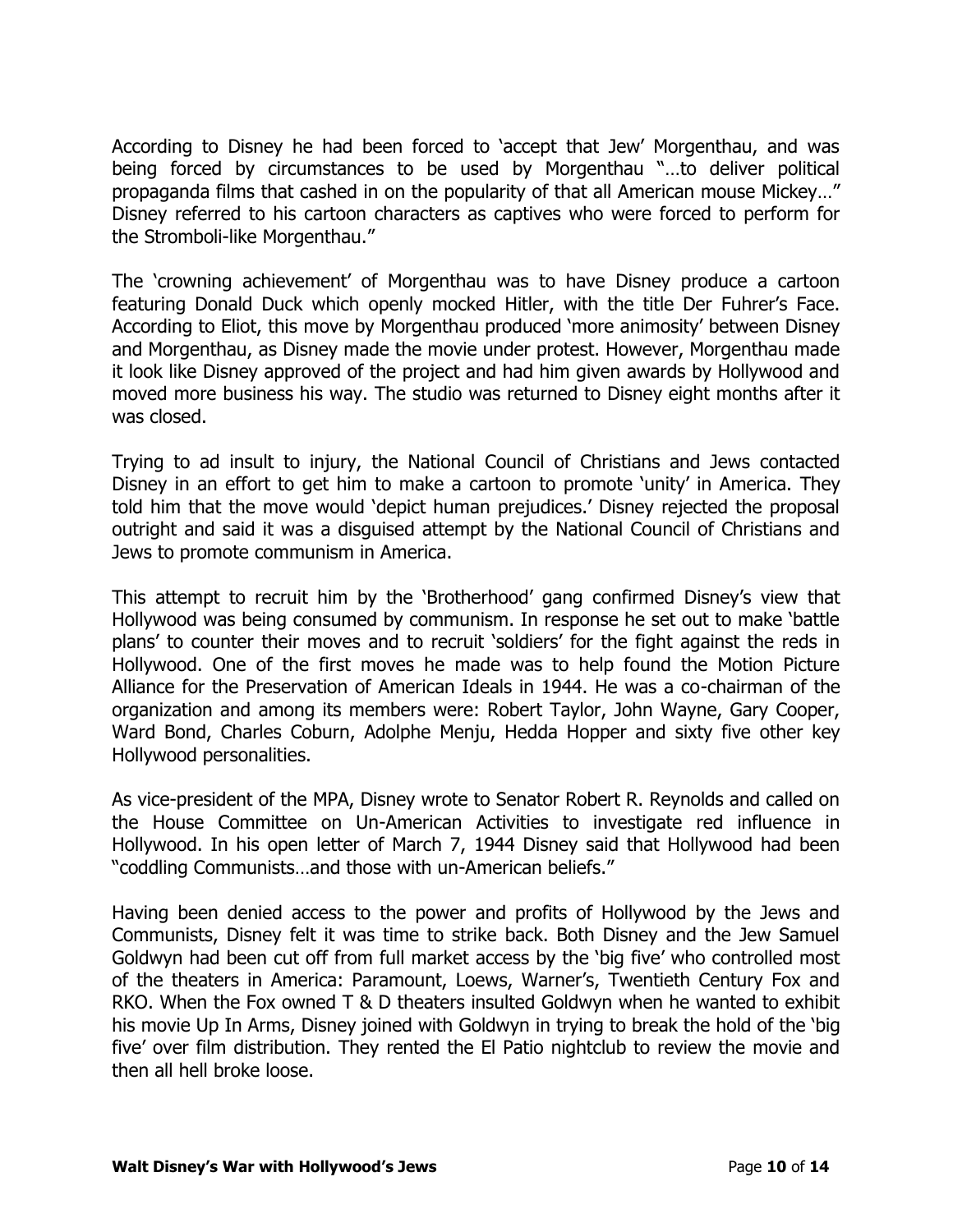The power of the 'big five' was evident when the Reno county commissioners issued multiple violations for the El Patio and the fire department said it would prevent the showing. To appease the 'big five' the proceeds of the showing had to be contributed to the Red Cross. Legal action was taken to break up the 'big five' monopoly by SIMPP and in the case of the United States of America vs. Paramount the supreme court ruled that the 'big five' were prohibited from expanding their holdings and control over the production, distribution and exhibition of movies. A small victory for Disney, but a victory, nonetheless.

The actions of Disney, SIMPP and the handful of patriots in Hollywood led to the House Committee on Un-American Activities investigating hundreds of reds in Hollywood, mostly Jewish. A number of the most notorious reds were blacklisted by Hollywood movie makers because of fear that the HUAC would also investigate them. The ban on outright reds in Hollywood lasted until around 1965. After that many of those 'blacklisted' by the HUAC were back in Hollywood making movies 'exposing' their 'persecution.' One of the first efforts by the reds to show their rehabilitation and power over Hollywood was the movie the Front, by Woody Allen. From screenwriters to producers to actors those involved in the movie the Front, were Hollywood reds who had been investigated by the HUAC and had been fired from their jobs by Jewish studio owners and producers who were afraid not to fire them.

The Jewish owners of the major studios knew that to allow those named as Communists by the HUAC to keep working would provoke the HUAC to investigate them as well. To circumvent this, the Jewish studio owners put a number of them on the 'blacklist' which kept them from working. However, as depicted in The Front, most of them kept working by hiring front men to use their names on their manuscripts. It seems that Americans have short memories and by the time Walt Disney died in 1966, the Jewish reds were back in Hollywood thumbing their noses at those who had fought so hard to bring Hollywood back under American control.

Always short of funds, Disney found a temporary ally in billionaire Howard Hughes. Hughes had purchased RKO studios and distribution and was also wary of the Jewish control of not only Hollywood but America. Hughes loaned Disney millions of dollars interest free, which Disney paid back in full. While a good businessman, Hughes was a poor movie studio manager. Perhaps, when he took RKO over from Jewish control; the Jews who stayed on found it in their interest to break Hughes by producing flop after flop for him, as they have recently done to Columbia Pictures.

In any case, Disney wanted his own means of distribution and founded Buena Vista. Hughes offered to give Disney RKO for free and also give him a \$10 million credit line with no interest rate. However, Disney's advisors soured him on the deal and he turned it down. Again, was it Rosenberg of the Bank of America who advised him to turn down the deal, fearing that in charge of RKO he would become a major challenge to the Jewish domination of Hollywood? After fighting the Jewish powers that control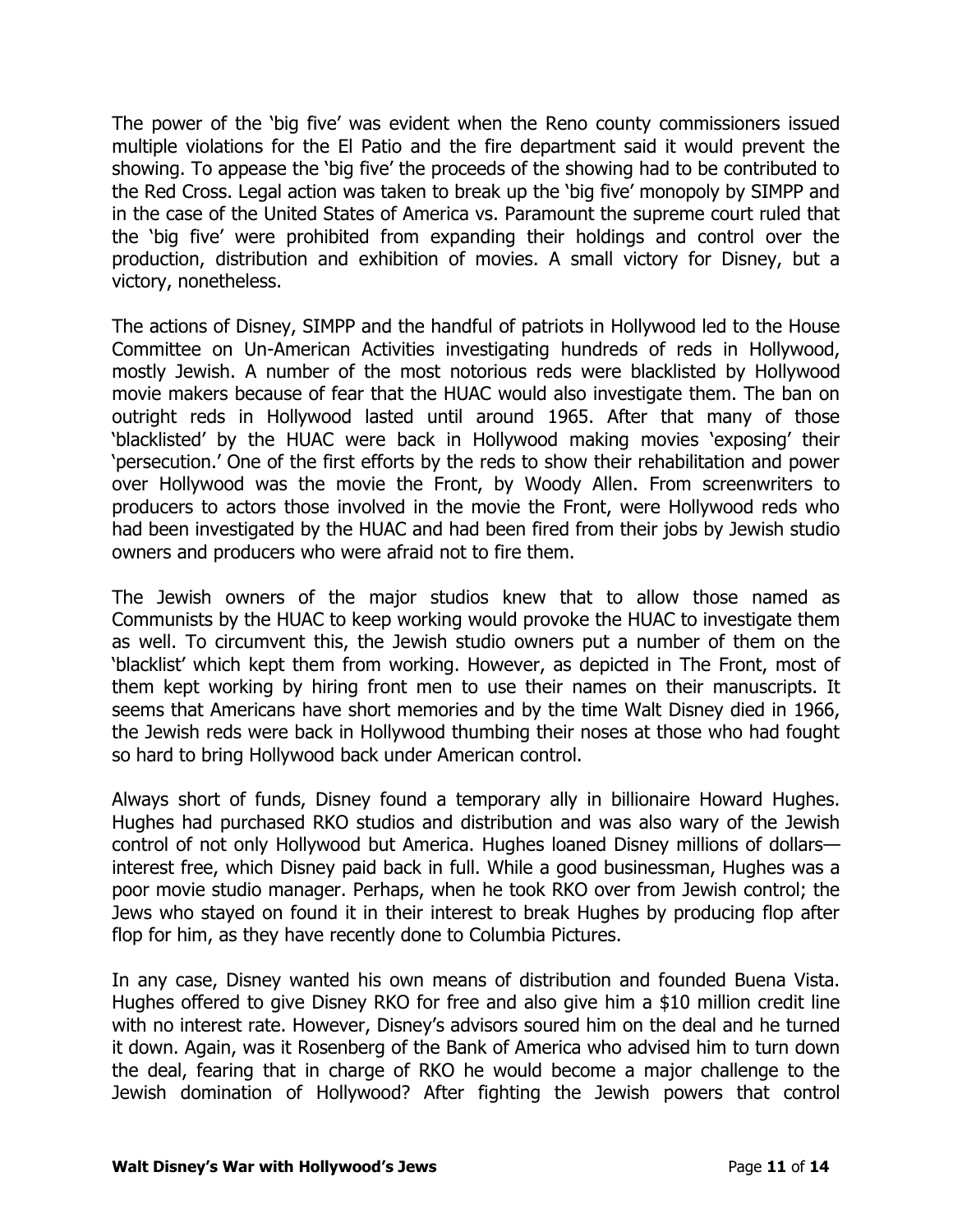Hollywood, Disney became fascinated by the idea of forming theme parks. He eventually turned over control of Disney studios to his brother Roy and devoted full time to fulfilling his theme park dream. Disneyland opened in 1955 and Walt Disney died December 5, 1966 after a long bout with cancer. Then the battle for the 'Magic Kingdom' began.

One of the major drawbacks to Disney was the fact that his older brother Roy, was an accountant who turned manager. Roy had no vision and no courage to stand up for his convictions. When things got tough, Roy would always cave in to the opposition and even go against Walt's wishes, as happened during WW II when he moved to settle the red strike against the Disney studios when Walt was out of the country.

Walt's venture into the 'new' TV phenomena in the 1950s with the 'Mousketeers' was successful beyond his dreams. However, Walt spared nothing in developing, directing and producing the 'Mousketeers' and after the expense of production, the show lost money for Disney. He kept it going because it promoted Disney products, brought the Disney concept to national TV and he felt it would be a key vehicle for promoting his new Disneyland concept. Walt's first choice for Disneylandia, as he first called it, was Burbank. However, the attempt to build it there ran into constant trouble from the city council, which Walt felt was being influenced against him by Universal Studios. He then built Disneyland in Anaheim.

With the Mickey Mouse Club, ABC and the Jew Leonard Goldenson made their mark as a competing network. The Disney shows on ABC made it into a real competitor with the CBS and NBC. Around 1960 Disney complained to Goldenson that there were too many commercials on the shows. As other Jews had done to Disney, Goldenson cancelled the two Disney shows. ABC had now made so much money off Disney that they could produce their own shows and, again Disney was cut out of his fair share of Hollywood profits by the Jewish 'Brotherhood.' To keep his shows on national TV Disney approached NBC. However, Goldenson refused to let Disney out of his contract and Disney took ABC to court. In the end ABC turned over all rights to Disney productions and products to Walt and cut all ties with him. As Disney became more absorbed in his theme park he started shifting more responsibility to his son in law Ron Miller. This caused animosity from his brother Roy who felt that his son Roy E. Disney should be the future 'King' of the Disney Empire.

The problem was that neither Ron, Roy or Roy E. were really able to handle the Disney conglomerate and future events would prove this out. When Walt died the bulk of his estate went to the his wife and the female members of the family. His brothers Roy and Raymond were left out of the will as Walt believed that men should make their own livings and didn't need his help. In 1967 Ron Miller and Roy E. Disney were elected to the studio's board of directors. Since both were antagonistic to each other, two 'committees' were formed to run the Disney Empire.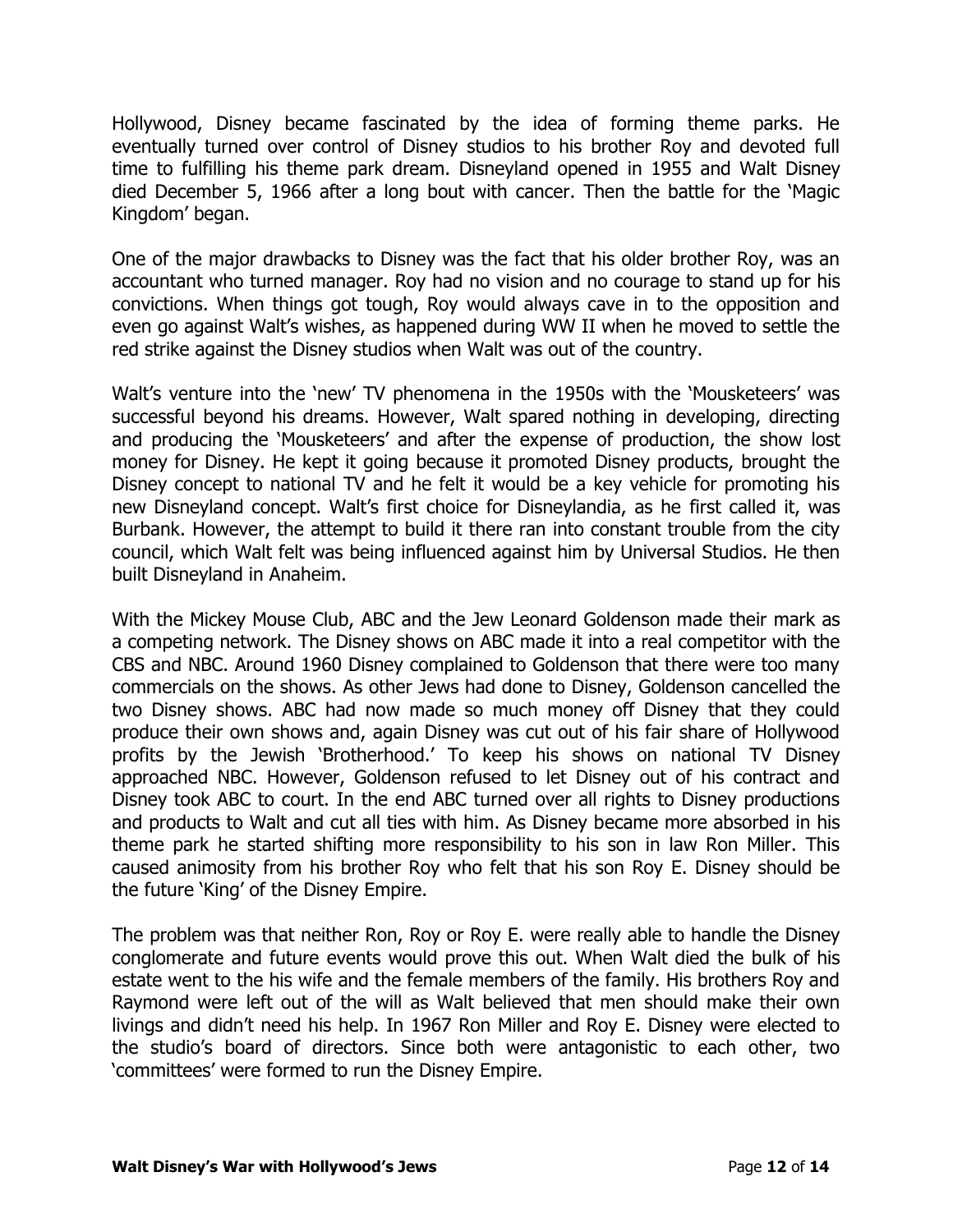Roy senior died in 1971, opening Disney up to challenges from all sides. Some Walt Disney loyalists were appointed to key positions in the studio and this didn't fit well with Roy E. Loyalist Card Walker became the president of Walt Disney Productions and Roy E. resigned from the board. However, the stock his father had given him made him the largest single stockholder. Ron Miller and his associates at Disney then proceeded to make a series of movie 'flops' and this prompted Roy E. to make moves he believed would keep the studio from going under. Advising Roy E. in his moves was attorney Stanley Gold, another Hollywood insider.

Gold urged Roy E. to hire his former law partner Frank Wells. Wells had been a vicepresident at Warner Brothers. Roy felt he was in 'good hands' with what studio employees called the 'Troika.' As soon as he was in place, Frank Wells, who was Jewish, recommended that the studio hire Michael Eisner to replace Ron Miller. Eisner had been the president of Paramount Pictures, and had been recommended for the job by Barry Diller, Jewish, who was chairman of Warner Brothers. Seeing discontent at Disney, Saul Steinberg, also Jewish, felt that Disney was ripe for a corporate takeover. Using rumors of discontent, they drove Disney stock down almost 50% causing a near panic at the studio. Roy E's stock fell from \$80 million to \$50.

Roy was advised that a corporate takeover could be fought and that junk bond king Michael Milken was the man to 'save' Disney. He was hired by Roy E., Gold and Wells without the knowledge of the other board members.

Roy E. had wanted to purchase back most of the Disney stock to stop the proposed junk bond takeover. However, Jews at the Bank of America advised him that Steinberg could raise so much funny money that Disney would not be able to do so. At this point corporate raider Ivan Boesky entered the fray and made millions on the stock based on inside information he had received from Jewish insiders at Disney.

The Hollywood Jews were now in a position to completely take over Disney. The Jews at Disney convinced the board to pay what is called 'greenmail' to Steinberg and he was given a \$31 million dollar pay off to call off his fight to take over Disney. Roy E's Jewish advisors came out on top taking control of Disney while Roy E. was 'paid off' by being made Chairman of Walt Disney Feature Animation at a yearly salary of \$850,000. Gold convinced Roy E. that Ron Miller was responsible for the decline at Disney and that he should be replaced. Miller was asked by the board to step down and on August 17, 1984 the board asked Miller for his resignation. He resigned and his seat was taken over by the Stanley Gold – Jewish. They had effectively eliminated Disney heir apparent Ron Miller and now they started moving more Jews into Disney.

On September 22, 1984 the board of directors appointed Michael Eisner and Frank Wells to head Disney Productions. Eisner then brought Jeffrey Katzenberg, also Jewish, over to Disney from Paramount. Katzenberg's job was to 'revamp' Disney studios. Old Disney loyalists were considered by the self 'chosen' to be 'dead weight' and over 400